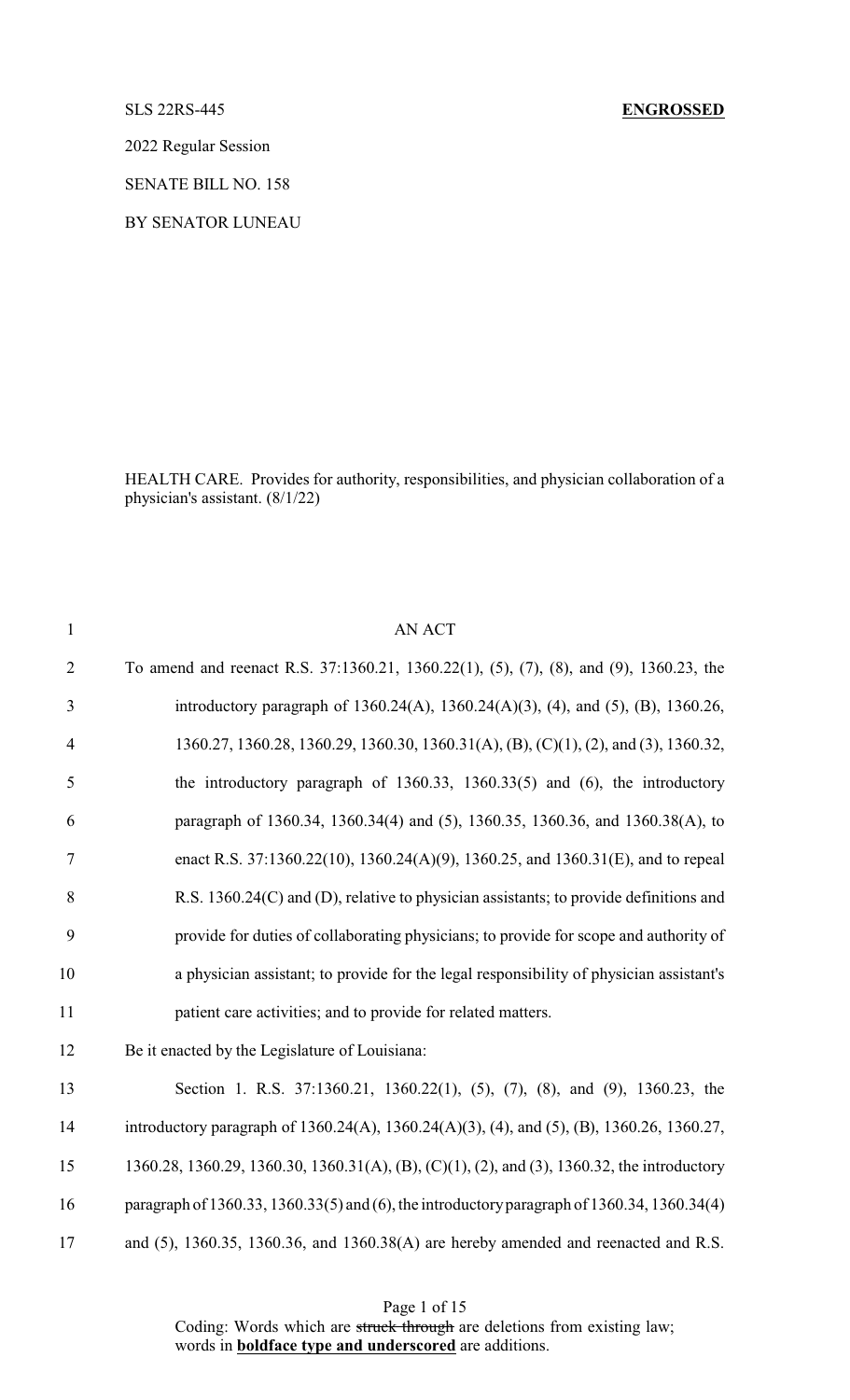37:1360.22(10), 1360.24(A)(9), 1360.25, and 1360.31(E) are hereby enacted to read as follows:

§1360.21. Legislative intent

 A. Shortages of all skilled health personnel, particularly in rural and urban medically underserved areas and in the field of primary care medicine, new scientific and technological developments, and new methods of organizing health services have made the question of new uses for allied health personnel the critical issue to be resolved if our supply of health manpower is to be used effectively and productively. In its concern with the growing shortage and geographic maldistribution of health care services in Louisiana, the rising cost of health care services in the state and nationally, and the need for **access to** primary health care by thousands of Louisiana citizens, the legislature intends to modernize the laws governing physician assistant **(PA)** practice.

 B. Physician assistants **(PAs)** are health care professionals qualified by academic and clinical education and licensed by the Louisiana State Board of Medical Examiners to provide health care services at the direction and under the 17 supervision of **in collaboration with** a physician or a group of physicians approved 18 by the board as a supervising physician.

 C. It is the intent of this Part to permit the more effective utilization of the skills of physicians, particularly in the primary care setting, by enabling them to 21 delegate medical services to qualified physician assistants when such delegation is consistent with the patient's health and welfare.

**D. C.** It is the intent of this Part to encourage and permit the utilization of physician assistants byphysicians **PAs** and assist in the development of the physician 25 assistant **PA** profession and allow for innovative developments of programs for the education of physician assistants **PAs**. It is also the purpose of this Part to provide 27 for a system of licensing physician assistants and regulating their relationship with supervising physicians so that a high quality of service is assured **PAs**.

§1360.22. Definitions

Page 2 of 15 Coding: Words which are struck through are deletions from existing law; words in **boldface type and underscored** are additions.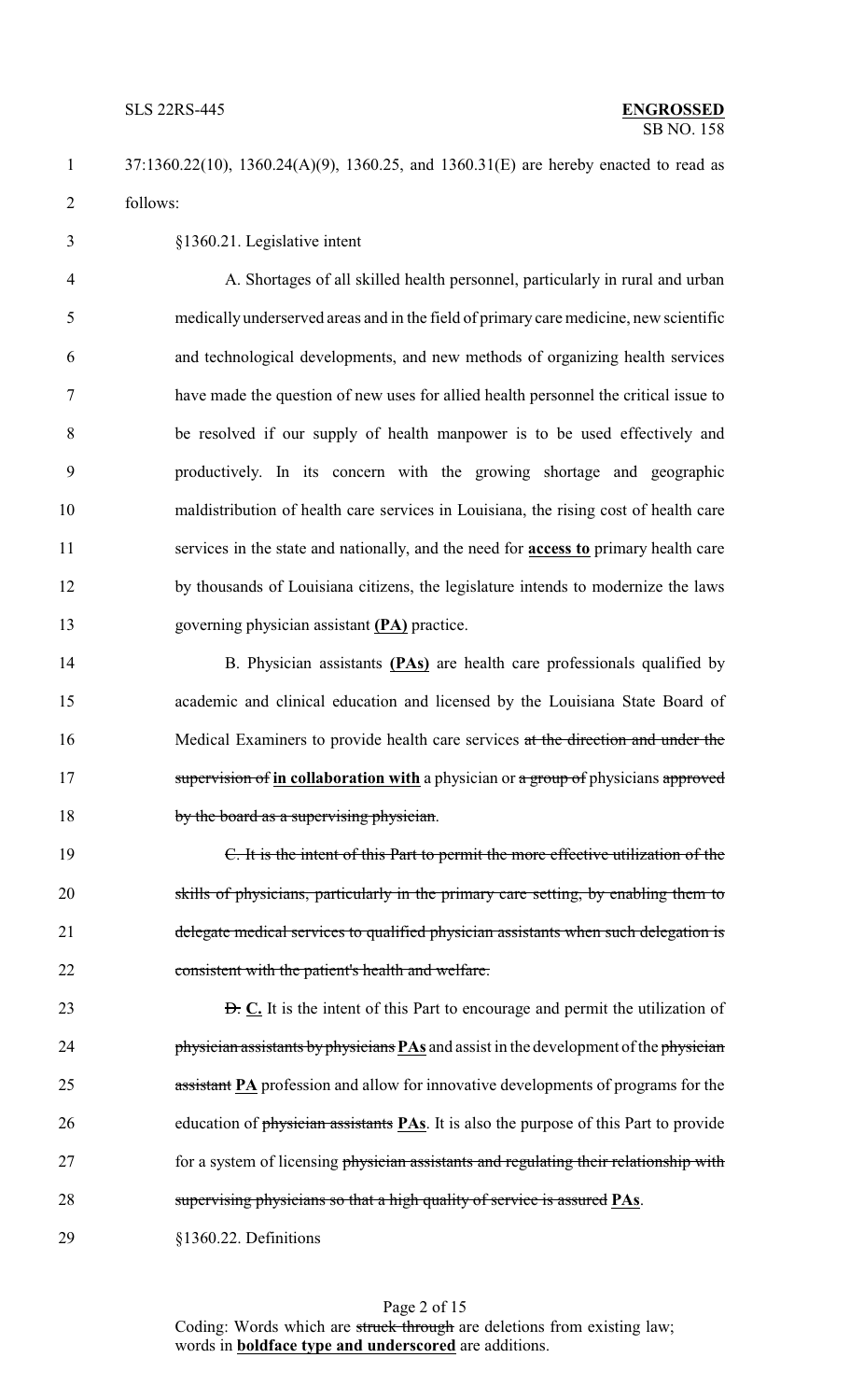| $\mathbf{1}$   | As used in this Part:                                                                   |
|----------------|-----------------------------------------------------------------------------------------|
| $\overline{2}$ | (1) "Approved program" means a program for the education and training of                |
| 3              | physician assistants <b>PAs</b> which has been formally approved by the Committee on    |
| $\overline{4}$ | Allied Health Education and Accreditation, its predecessors, or its successors.         |
| 5              | *<br>$\ast$<br>$\ast$                                                                   |
| 6              | (5) "Physician assistant" or "PA" means a health professional qualified by              |
| 7              | academic and clinical education and licensed by the Louisiana State Board of            |
| 8              | Medical Examiners to provide health care services at the direction and under the        |
| 9              | supervision of in collaboration with a physician or a group of physicians approved      |
| 10             | by the board as a supervising physician.                                                |
| 11             | $*$ $*$<br>$\ast$<br>$\ast$                                                             |
| 12             | (7) "Supervising Collaborating physician" means a physician who has been                |
| 13             | approved by the board to supervise a physician assistant refers to a physician          |
| 14             | actively engaged in clinical practice and the provision of patient care with whom       |
| 15             | the PA has developed and signed a collaborative practice agreement for                  |
| 16             | prescriptive and distributing authority and who<br>holds<br>$\mathbf{a}$<br>current,    |
| 17             | unencumbered, unrestricted and valid medical license issued or recognized by            |
| 18             | the Louisiana State Board of Medical Examiners and is in good standing with             |
| 19             | no pending disciplinary proceedings, and practices in accordance with the rules         |
| 20             | of the Louisiana State Board of Medical Examiners.                                      |
| 21             | (8) "Supervision" means responsible direction and control, with the                     |
| 22             | supervising physician assuming legal liability for the services rendered by the         |
| 23             | physician assistant in the course and scope of the physician assistant's employment.    |
| 24             | Such supervision shall not be construed in every case to require the physical           |
| 25             | presence of the supervising physician. However, the supervising physician and           |
| 26             | physician assistant must have the capability to be in contact with each other by either |
| 27             | telephone or other telecommunications device. Supervision shall exist when the          |
| 28             | supervising physician responsible for the patient gives informed concurrence of the     |
| 29             | action of a physician assistant, whether given prior to or after the action, and when   |
|                |                                                                                         |

Page 3 of 15 Coding: Words which are struck through are deletions from existing law; words in **boldface type and underscored** are additions.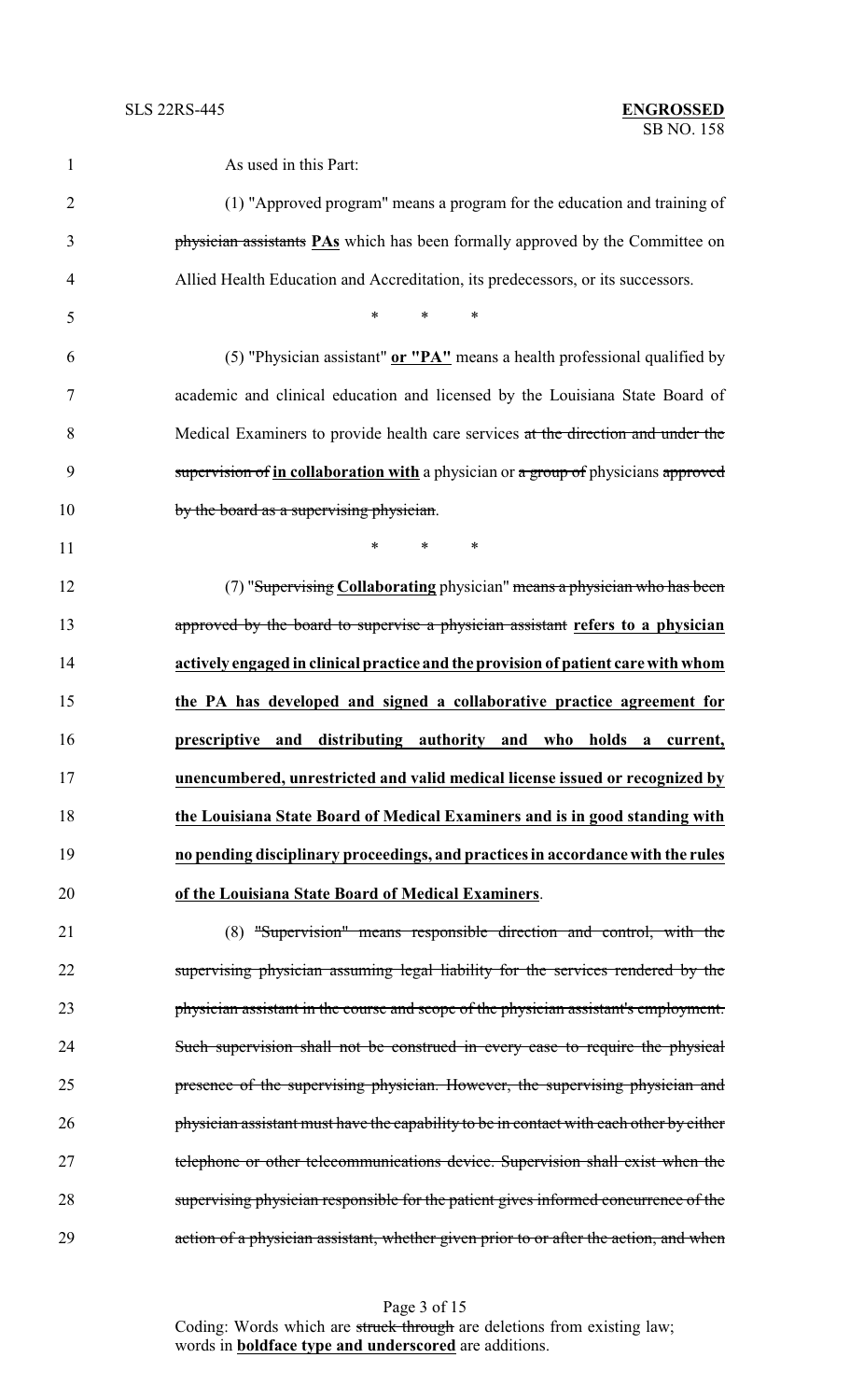| $\mathbf{1}$   | a medical treatment plan or action is made in accordance with written clinical         |
|----------------|----------------------------------------------------------------------------------------|
| $\overline{2}$ | practice guidelines or protocols set forth by the supervising physician. The level and |
| 3              | method of supervision shall be at the physician and physician assistant level, shall   |
| $\overline{4}$ | be documented and reviewed annually, and shall reflect the acuity of the patient care  |
| 5              | and nature of the procedure. "Collaboration" refers to a cooperative working           |
| 6              | relationship with a collaborating physician or physicians to jointly contribute        |
| $\tau$         | to providing patient care and may include but not be limited to discussion of a        |
| 8              | patient's diagnosis and cooperation in the management and delivery of health           |
| 9              | care with each provider performing those activities that he is legally authorized      |
| 10             | to perform.                                                                            |
| 11             | (9) "Collaborative practice agreement" means a written statement                       |
| 12             | addressing the parameters of the collaborative practice which are mutually             |
| 13             | agreed upon by the PA and one or more licensed physicians. The collaborative           |
| 14             | practice agreement shall include but not be limited to the following provisions:       |
| 15             | (a) Availability of the collaborating physician for consultation or                    |
| 16             | referral, or both.                                                                     |
| 17             | (b) Methods of management of the collaborative practice which shall                    |
| 18             | include clinical practice guidelines.                                                  |
| 19             | (c) Coverage of the health care needs of a patient during any absence of               |
| 20             | the PA or physician.                                                                   |
| 21             | (10) "Trainee" means a person who is currently enrolled in an approved                 |
| 22             | physician assistant program.                                                           |
| 23             | §1360.23. Powers and duties of the board                                               |
| 24             | A. The board shall have and exercise all powers and duties previously                  |
| 25             | granted to it, subject to the provisions of Title 36 of the Louisiana Revised Statutes |
| 26             | of 1950. The powers and authority granted to the board by this Part shall be subject   |
| 27             | to the provisions of Title 36 of the Louisiana Revised Statutes of 1950, and           |
| 28             | particularly R.S. 36:259(A) and 803. Except as otherwise provided by this Part, the    |
| 29             | board shall also have the power, in consultation with the Physician Assistants         |

Page 4 of 15 Coding: Words which are struck through are deletions from existing law; words in **boldface type and underscored** are additions.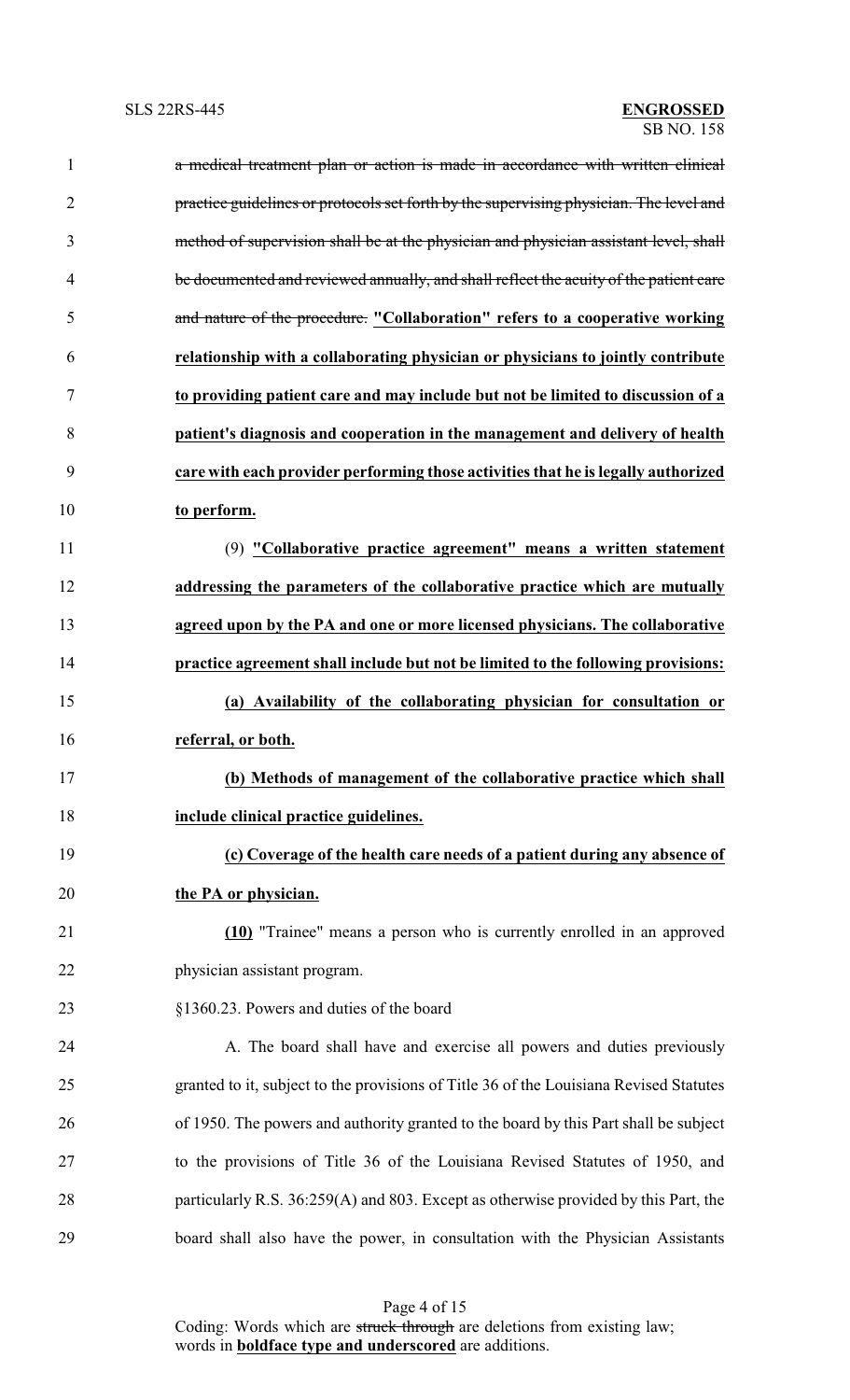| 1              | Advisory Committee, to make rules and regulations pertaining to the approval and            |
|----------------|---------------------------------------------------------------------------------------------|
| $\overline{2}$ | regulation of physician assistants <b>PAs</b> and the approval and regulation of physicians |
| 3              | applying to become supervising collaborating physicians.                                    |
| $\overline{4}$ | B. The board shall have the authority to approve or reject an application for               |
| 5              | licensure as a physician assistant $PA$ . Licensure shall be valid for no more than one     |
| 6              | year but may be renewed annually.                                                           |
| 7              | C. The board shall have the authority to approve or reject an application by                |
| 8              | a licensed physician or physicians to act as a supervising collaborating physician,         |
| 9              | within the bounds of this Part and rules and regulations promulgated by the board.          |
| 10             | D. The board shall make and enforce orders, rules, and regulations for the                  |
| 11             | revocation or suspension of approval of licensure to act as a physician assistant PA,       |
| 12             | and for the revocation and suspension of approval of supervising collaborating              |
| 13             | physicians.                                                                                 |
| 14             | E. The board shall cooperate and participate in federal, state, and private                 |
| 15             | programs for the training, employment, and utilization of allied health personnel           |
| 16             | PAs.                                                                                        |
| 17             | F. The board may adopt rules and regulations as are reasonably necessary to                 |
| 18             | carry out the intent, purposes, and provisions of this Part.                                |
| 19             | G. A physician, approved by the board as a supervising physician, practicing                |
| 20             | in a private practice, group practice, partnership, professional medical corporation,       |
| 21             | or employed by a hospital or other health care organization or entity may be the            |
| 22             | primary supervising physician for up to eight physician assistants. Physician               |
| 23             | assistants <b>PAs</b> may be employed by a group practice or partnership of physicians or   |
| 24             | a professional medical corporation duly qualified under R.S. 12:901 et seq., as             |
| 25             | amended, or a hospital or other health care organization or entity, as long as such         |
| 26             | physician assistants are being supervised by a qualified supervising physician.             |
| 27             | H. The board shall ensure that applicants for the program shall not be                      |
| 28             | discriminated against due to race, color, creed, age, sex, disability, as defined in R.S.   |
| 29             | 51:2232, or national origin.                                                                |

Page 5 of 15 Coding: Words which are struck through are deletions from existing law; words in **boldface type and underscored** are additions.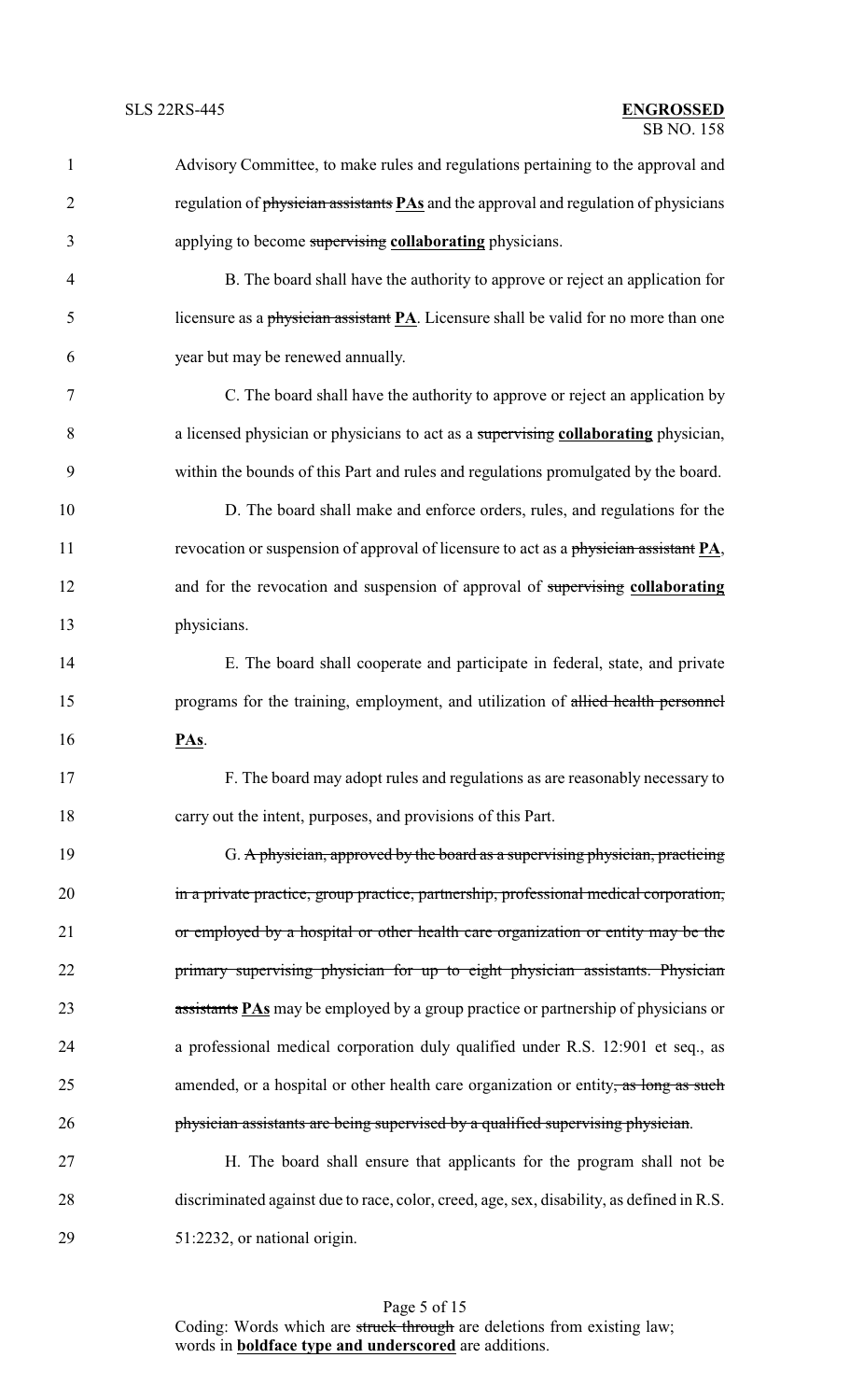## SB NO. 158 SLS 22RS-445 **ENGROSSED**

| 1              | I. Notwithstanding any other provision of this Part to the contrary, any person        |
|----------------|----------------------------------------------------------------------------------------|
| $\overline{2}$ | who before and on June 16, 1993, is currently practicing as a physician assistant PA   |
| 3              | under supervision of a licensed physician shall be licensed as a physician assistant   |
| 4              | <u>PA</u> .                                                                            |
| 5              | §1360.24. Licensure                                                                    |
| 6              | A. Except as otherwise provided for in this Part, an individual shall be               |
| 7              | licensed by the board before the individual may practice as a physician assistant PA.  |
| 8              | The board may grant a license to a physician assistant $PA$ applicant who:             |
| 9              | *<br>*<br>∗                                                                            |
| 10             | $(3)$ Has successfully completed an education program for physician assistants         |
| 11             | PAs accredited by the Committee on Allied Health Education and Accreditation, its      |
| 12             | predecessors, or its successors and who has passed the physician assistant national    |
| 13             | certifying examination administered by the National Commission on Certification        |
| 14             | of Physicians' Assistants.                                                             |
| 15             | (4) Certifies that he is mentally and physically able to engage in practice as         |
| 16             | a physician assistant PA.                                                              |
| 17             | (5) Has no licensure, certification, or registration as a physician assistant PA       |
| 18             | in any jurisdiction under current discipline, revocation, suspension, or probation for |
| 19             | cause resulting from the applicant's practice as a physician assistant PA, unless the  |
| 20             | board considers such condition and agrees to licensure.                                |
| 21             | $\ast$<br>$\ast$<br>∗                                                                  |
| 22             | (9) Is qualified for enrollment in the Patient's Compensation Fund.                    |
| 23             | B. A personal interview of a physician assistant PA applicant shall be                 |
| 24             | required only in those cases where the $\frac{1}{4}$ is making his first application   |
| 25             | before the board and where discrepancies exist in the application or the applicant has |
| 26             | been subject to prior adverse licensure, certification, or registration action.        |
| 27             | §1360.25. Enrollment in the Patient's Compensation Fund                                |
| 28             | Each physician assistant shall enroll in the Patient's Compensation Fund               |
| 29             | upon licensure and continue to fulfill all of the requirements for enrollment in       |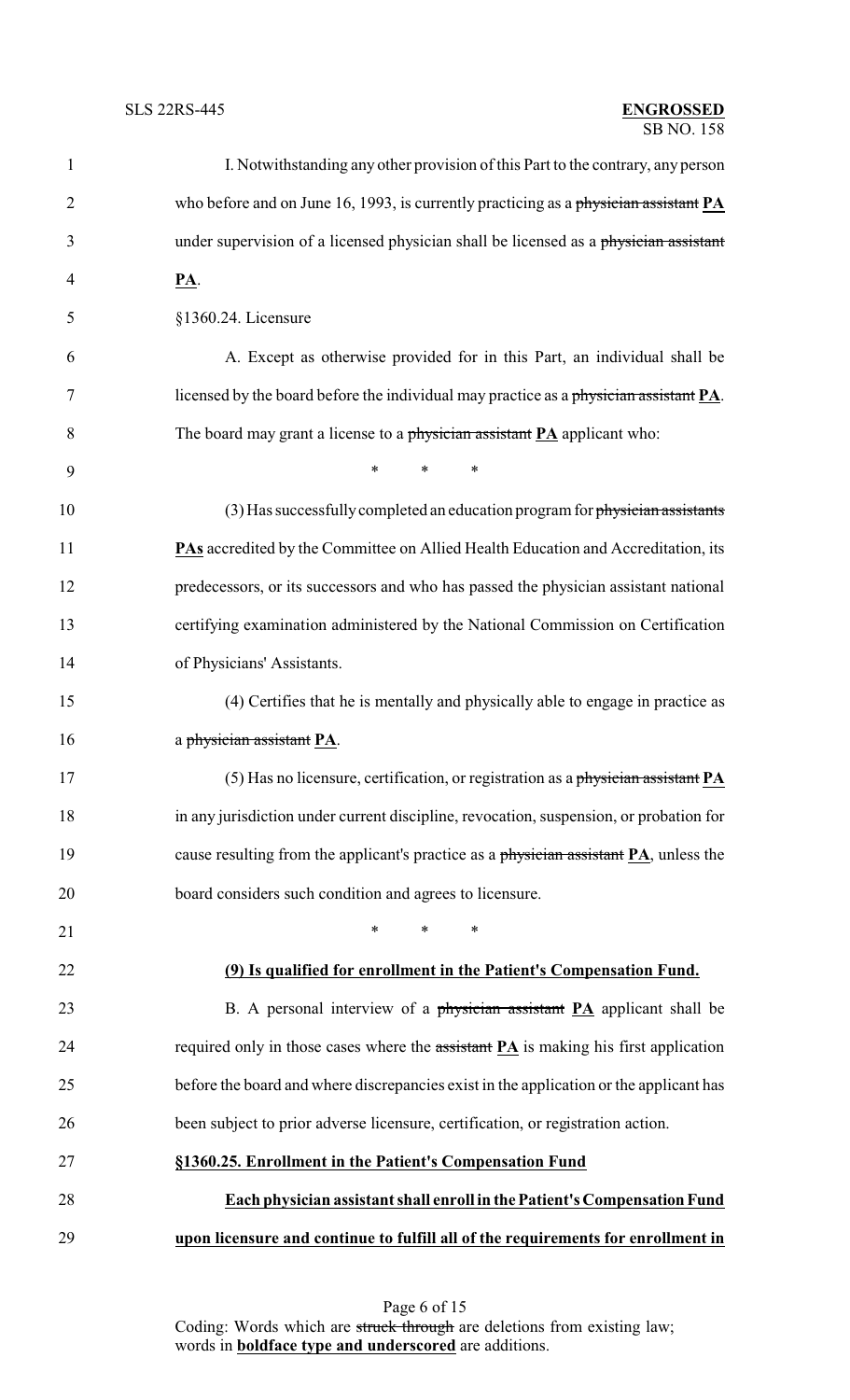| $\mathbf{1}$   | the fund as a condition of licensure unless the Patient's Compensation Fund             |
|----------------|-----------------------------------------------------------------------------------------|
| $\overline{2}$ | ceases to exist or physician assistants become ineligible for enrollment.               |
| 3              | §1360.26. Inactive license                                                              |
| $\overline{4}$ | Any physician assistant $PA$ who notifies the board in writing on forms                 |
| 5              | prescribed by the board may elect to place his licensure on an inactive status. A       |
| 6              | physician assistant PA with an inactive status license shall be excused from payment    |
| 7              | of renewal fees and shall not practice as a physician assistant PA. Any licensee who    |
| 8              | engages in practice while his or her license is lapsed or on inactive status shall be   |
| 9              | considered to be practicing without a license, which shall be grounds for discipline    |
| 10             | under R.S. 37:1360.34. A physician assistant PA requesting restoration to active        |
| 11             | status from inactive status shall be required to pay the current renewal fees and shall |
| 12             | be required to meet the criteria for renewal as provided for in R.S. 37:1360.27.        |
| 13             | §1360.27. Renewal                                                                       |
| 14             | A. Each person who holds a license as a physician assistant <b>PA</b> in this state     |
| 15             | shall, upon notification from the board, renew said the license by:                     |
| 16             | (1) Submitting the appropriate fee as determined by the board.                          |
| 17             | (2) Completing the appropriate forms.                                                   |
| 18             | (3) Submitting proof of enrollment in the Patient's Compensation Fund.                  |
| 19             | (4) Meeting any other requirements set forth by the board.                              |
| 20             | B. A physician assistant <b>PA</b> seeking licensure renewal will not be required       |
| 21             | to make a personal appearance before the board, unless the assistant PA is currently    |
| 22             | engaged in a licensure revocation or discipline proceeding.                             |
| 23             | §1360.28. Supervision of Collaboration with physician assistants                        |
| 24             | A. Supervision of a physician assistant Collaboration with a PA shall be                |
| 25             | continuous but shall not be construed as necessarily requiring the physical presence    |
| 26             | of the supervising physician at the time and place that the services are rendered. The  |
| 27             | method of collaboration shall be defined by the practice site, the terms of the         |
| 28             | collaborative practice agreement, and the acuity of the patient.                        |
| 29             | B. It is the obligation and responsibility of each supervising collaborating            |

Page 7 of 15 Coding: Words which are struck through are deletions from existing law; words in **boldface type and underscored** are additions.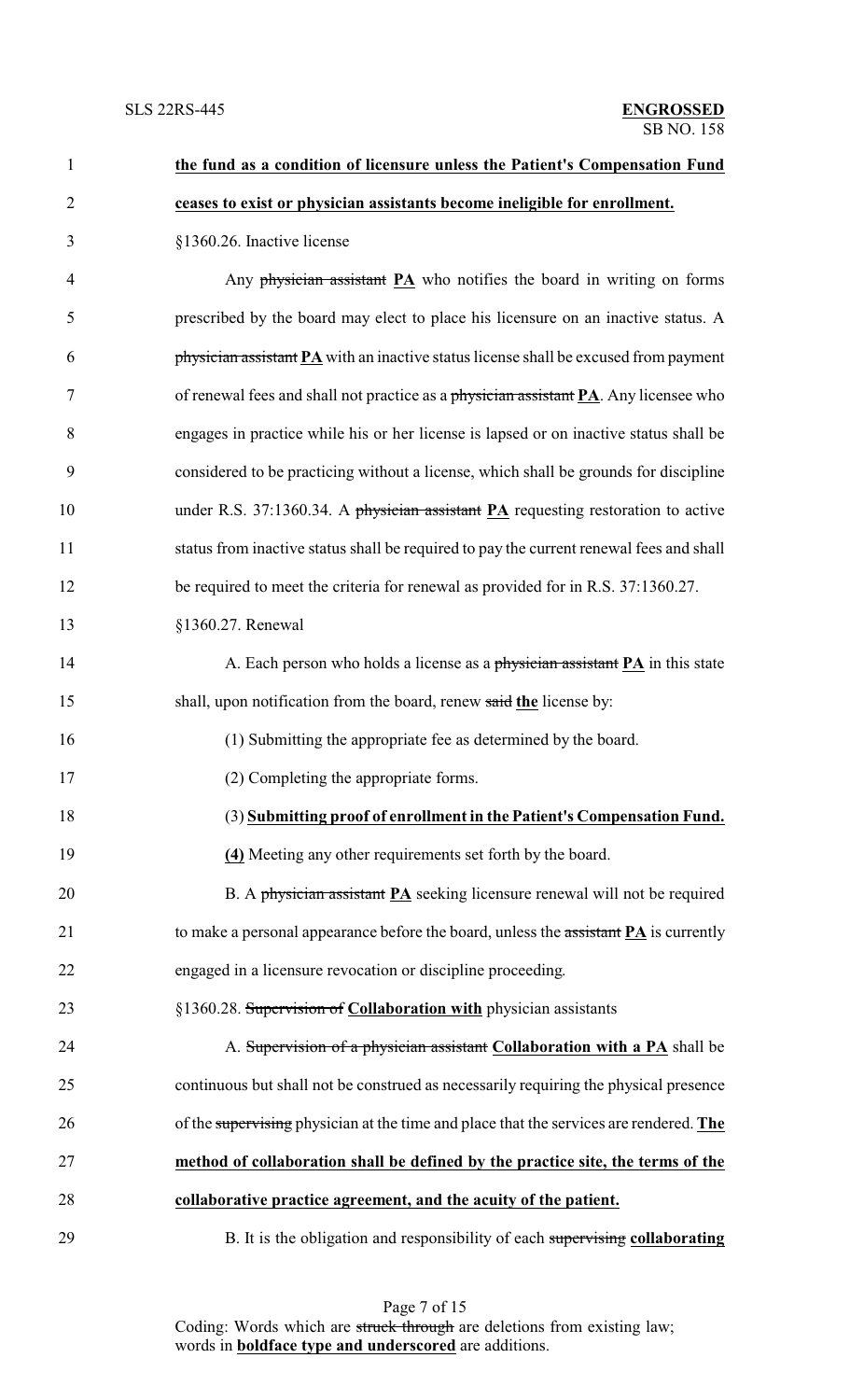| $\mathbf{1}$   | physician and <i>physician</i> assistant <b>PA</b> to ensure:                                            |
|----------------|----------------------------------------------------------------------------------------------------------|
| $\overline{2}$ | (1) That the physician assistant's $\overline{PA's}$ scope of practice is identified.                    |
| 3              | (2) That delegation of medical tasks and the scope and authority is                                      |
| 4              | appropriate to the physician assistant's <b>PA's</b> level of <b>education</b> , <b>experience</b> , and |
| 5              | competence.                                                                                              |
| 6              | $(3)$ That the relationship of, and access to, the supervising collaborating                             |
| 7              | physician is defined.                                                                                    |
| 8              | (4) That a process for evaluation of the physician assistant's PA's                                      |
| 9              | performance is established.                                                                              |
| 10             | §1360.29. Supervising Collaborating physician qualifications and registration                            |
| 11             | A. A physician supervising collaborating with a physician assistant PA                                   |
| 12             | shall:                                                                                                   |
| 13             | (1) Be licensed and in good standing in this state.                                                      |
| 14             | $(2)$ Notify the board of his intent to supervise collaborate with a physician                           |
| 15             | assistant PA.                                                                                            |
| 16             | (3) Submit a statement to the board that he will exercise supervision over the                           |
| 17             | physician assistant in accordance with any rules and regulations adopted by the board                    |
| 18             | and that he will retain professional and legal responsibility for the care rendered by                   |
| 19             | the physician assistant.                                                                                 |
| 20             | $\frac{4}{3}$ Maintain a written collaborative practice agreement with the                               |
| 21             | physician assistant in compliance with R.S. 37:1360.22(8) that includes a statement                      |
| 22             | that the physician shall exercise supervision over the physician assistant in                            |
| 23             | accordance with this Part $\mathbf{PA}$ . The agreement shall be signed by the supervising               |
| 24             | collaborating physician and physician assistant PA, updated annually, kept on file                       |
| 25             | at the practice site, and be available to the board upon request.                                        |
| 26             | B. Physicians seeking to supervise a physician assistant collaborate with a                              |
| 27             | <b>PA</b> shall be required to appear before the board upon their first application and                  |
| 28             | notification to the board of their intention to supervise a physician assistant                          |
| 29             | collaborate with a PA when the board finds discrepancies in the physician's                              |

Page 8 of 15 Coding: Words which are struck through are deletions from existing law; words in **boldface type and underscored** are additions.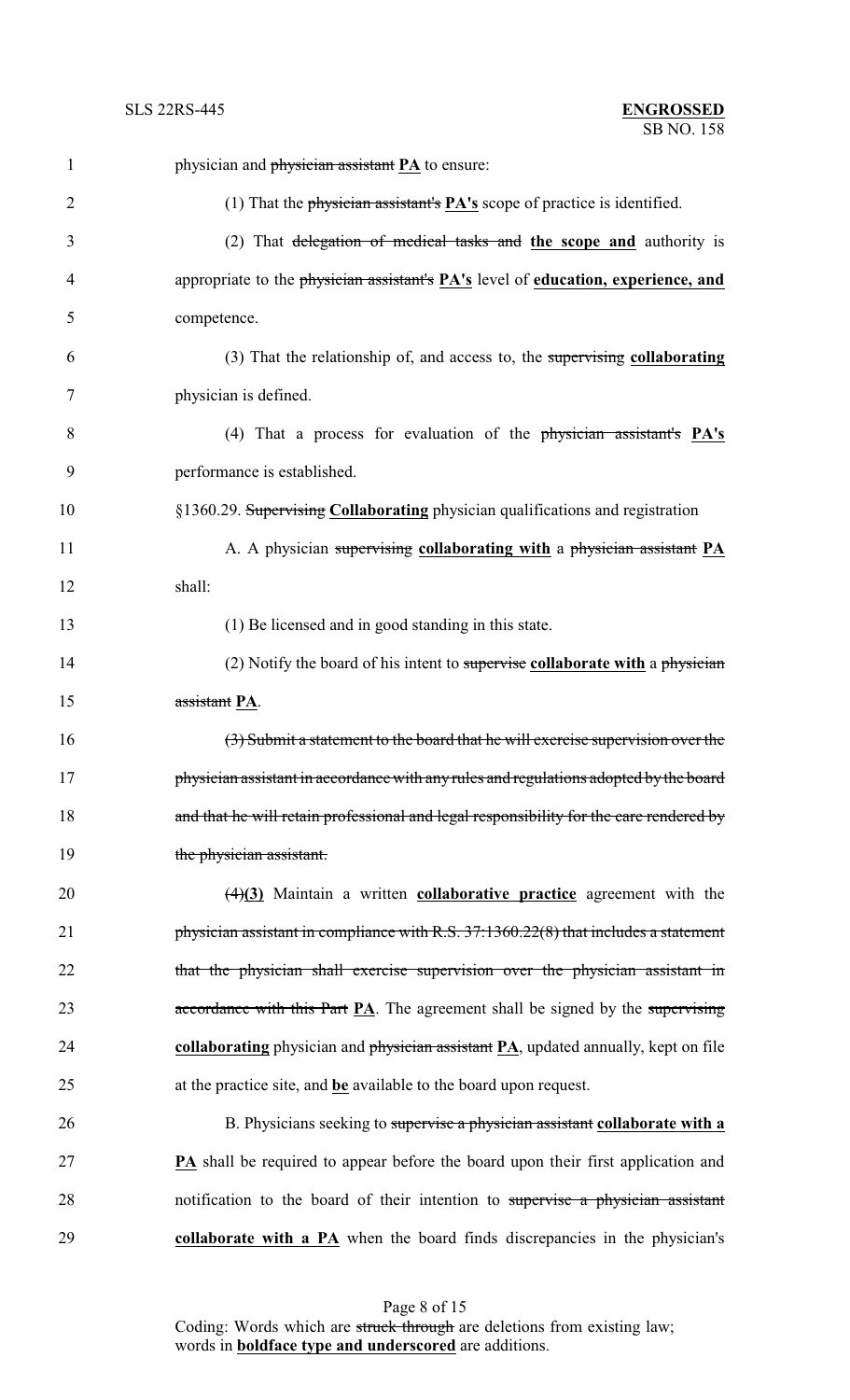| $\mathbf{1}$   | application or when the physician is currently or has been previously subject to           |
|----------------|--------------------------------------------------------------------------------------------|
| $\overline{2}$ | adverse licensure, certification, or registration actions.                                 |
| 3              | §1360.30. Notification of intent to practice                                               |
| $\overline{4}$ | A. A physician assistant $PA$ licensed in this state, prior to initiating practice,        |
| 5              | shall submit, on forms approved by the board, notification of such intent to practice.     |
| 6              | Such notification shall include:                                                           |
| $\tau$         | (1) The name, business address, and telephone number of the supervising                    |
| 8              | collaborating physician.                                                                   |
| 9              | (2) The name, business address, and telephone number of the physician                      |
| 10             | assistant PA.                                                                              |
| 11             | B. A physician assistant PA shall notify the board of any changes in or                    |
| 12             | additions to his supervising collaborating physicians within fifteen days of the date      |
| 13             | of such change or addition.                                                                |
| 14             | §1360.31. Services performed by physician assistants                                       |
| 15             | $A(1)$ A physician assistant $\underline{PA}$ performs medical services when such services |
| 16             | are rendered under the supervision of a supervising in collaboration with a                |
| 17             | physician or physicians that are within the scope of the PA's education, training,         |
| 18             | and competence. These services shall be in accordance with a written                       |
| 19             | collaborative practice agreement and may include but are not limited to                    |
| 20             | eliciting patient histories, performing physical examinations, ordering and                |
| 21             | interpreting diagnostic tests, exercising prescriptive authority, making                   |
| 22             | appropriate referrals, performing clinical procedures, and assisting in surgery.           |
| 23             | A physician assistant may perform those duties and responsibilities that are delegated     |
| 24             | to him by his supervising physician. A physician assistant is considered to be and is      |
| 25             | deemed the agent of his supervising physician in the performance of all                    |
| 26             | practice-related activities, including but not limited to assisting in surgery and the     |
| 27             | ordering and interpretation of diagnostic and other medical services. The level and        |
| 28             | method of supervision collaboration shall be at the physician and physician assistant      |
| 29             | level, determined at the practice site by the terms of the collaborative practice          |

Page 9 of 15 Coding: Words which are struck through are deletions from existing law; words in **boldface type and underscored** are additions.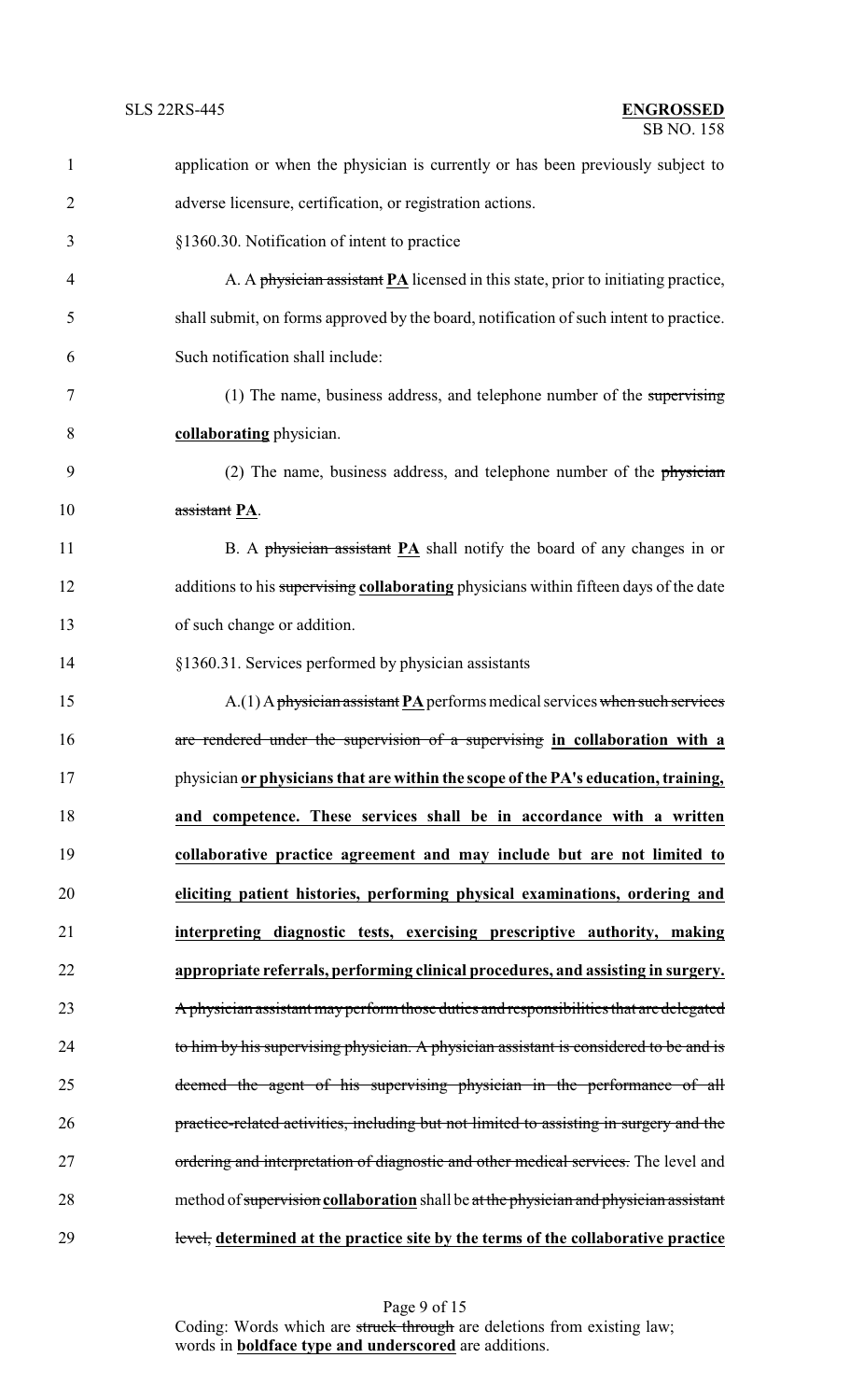**agreement,** shall be documented and reviewed annually, and shall reflect the acuity of the patient care and the nature of a procedure. A physician assistant **PA** shall not practice without supervision **collaboration** except in life-threatening emergencies**,** and in emergency situations such as man-made and natural disaster relief efforts **or during a declared state of emergency**.

 (2) A physician assistant **PA** may inject local anesthetic agents subcutaneously, including digital blocks or apply topical anesthetic agents when delegated to do so by a supervising physician. However, nothing in this Part shall otherwise permit a physician assistant **PA** to administer local anesthetics 10 perineurally, pericurally, epidurally, intrathecally, or intravenously unless such **physician assistant the PA** is a certified registered nurse anesthetist and meets the 12 requirements in R.S. 37:930.

13 B. The practice of a physician assistant **PA** shall include the performance of 14 medical services within the scope of his education, training, and experience, which are delegated by the supervising physician **as defined in the collaborative practice agreement**.

 C.(1) A physician assistant **PA** may prescribe, order, and administer drugs to the extent delegated by the supervising physician **in accordance with the collaborative practice agreement** except as provided pursuant to R.S. 37:930 relative to anesthetics. Drugs which may be prescribed, ordered, and administered 21 by a physician assistant **PA** or a health care professional licensed pursuant to Chapter 22 12 of this Title are those listed in Schedules II, III, IV, and V of R.S. 40:964 and legend drugs, which are defined as any drug or drug product bearing on the label of the manufacturer or distributor, as required by the Food and Drug Administration, the statement "Caution: Federal law prohibits dispensing without a prescription". A **physician assistant PA** authorized to prescribe controlled substances shall register with the United States Drug Enforcement Administration.

 (2)(a) A physician assistant **PA** shall meet all of the following qualifications to be eligible to apply for prescriptive authority:

> Page 10 of 15 Coding: Words which are struck through are deletions from existing law; words in **boldface type and underscored** are additions.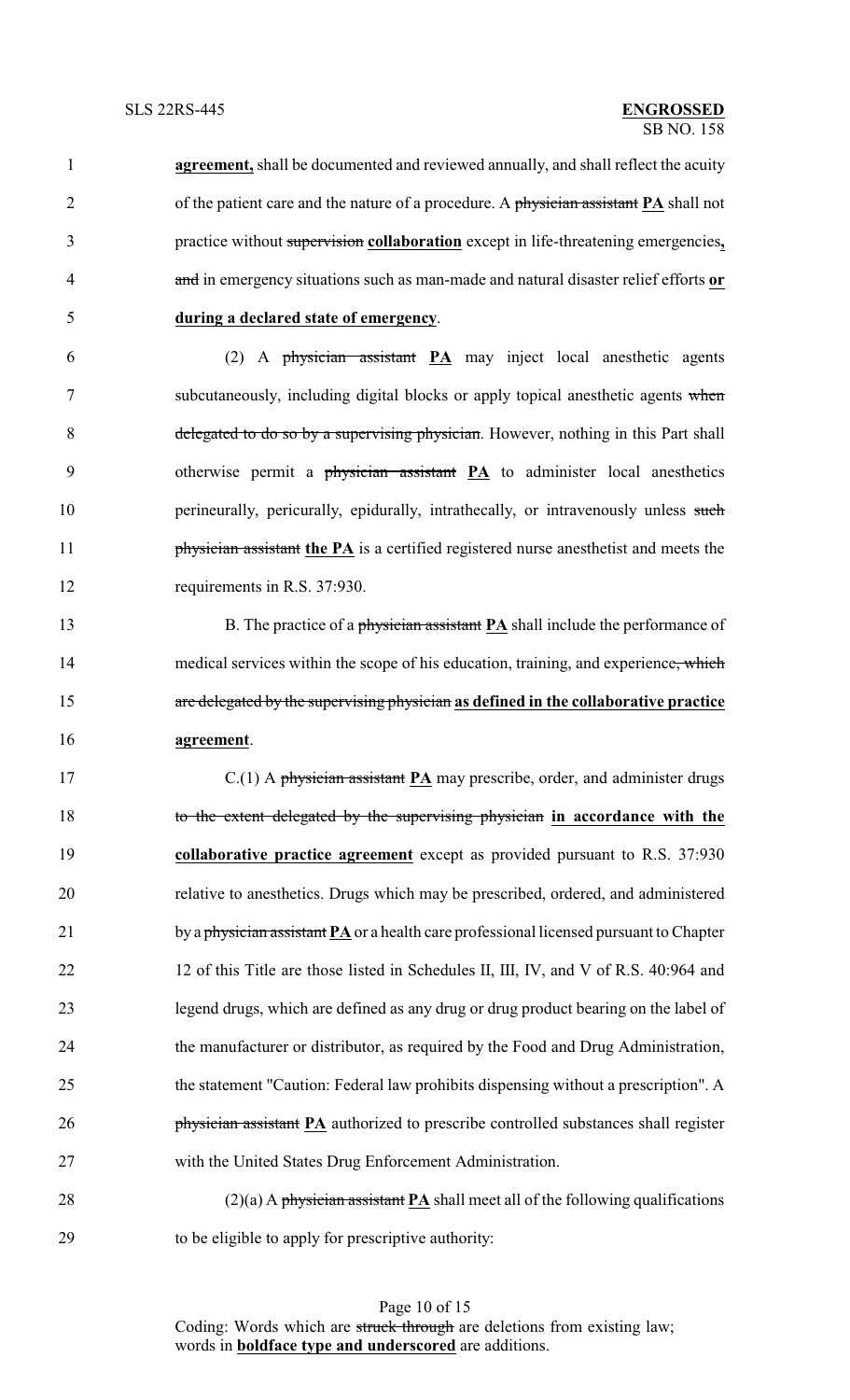| $\mathbf{1}$   | (i) Have completed a minimum of five hundred clinical training hours prior                    |
|----------------|-----------------------------------------------------------------------------------------------|
| $\overline{2}$ | to graduation from an approved physician assistant PA educational program.                    |
| 3              | (ii) Hold a current license issued by the Louisiana State Board of Medical                    |
| $\overline{4}$ | Examiners.                                                                                    |
| 5              | (iii) Be authorized to prescribe as delegated by the supervising physician in                 |
| 6              | accordance with the collaborative practice agreement.                                         |
| $\tau$         | (iv) Apply for a controlled dangerous substance license from the Louisiana                    |
| 8              | Board of Pharmacy and register with the United States Drug Enforcement Agency,                |
| 9              | if delegated authority to prescribe Schedule II, III, IV, or V drugs by the supervising       |
| 10             | physician is included in the collaborative practice agreement.                                |
| 11             | (b) The board shall not impose any qualifications for a physician assistant's                 |
| 12             | <b>PA's</b> prescriptive authority, in addition to those set forth in this Paragraph, through |
| 13             | administrative rulemaking.                                                                    |
| 14             | $(3)$ A physician assistant PA may request, receive, and sign for sample drugs                |
| 15             | and may distribute sample drugs to a patient.                                                 |
| 16             | $\ast$<br>$\ast$<br>$\ast$                                                                    |
| 17             | <b>E. A PA who performs medical services authorized by this Section in</b>                    |
| 18             | collaboration with a physician or physicians as defined by the collaborative                  |
| 19             | practice agreement may directly bill and be directly reimbursed for services.                 |
| 20             | §1360.32. Assumption of professional liability                                                |
| 21             | When a physician assistant is supervised by a physician or group practice of                  |
| 22             | physicians or a professional medical corporation or a hospital or other health care           |
| 23             | organization or entity, the physician assistant shall be supervised by and be the legal       |
| 24             | responsibility of the supervising physician or group practice or professional medical         |
| 25             | corporation or other hospital or other health care organization or entity and the             |
| 26             | supervising physician. The legal responsibility legal responsibility for the physician        |
| 27             | assistant's PA is legally responsible for his patient care activities, including care and     |
| 28             | treatment that is provided in health care facilities, shall remain that of the supervising    |
| 29             | physician, group practice of physicians, or a professional medical corporation, or a          |

Page 11 of 15

Coding: Words which are struck through are deletions from existing law; words in **boldface type and underscored** are additions.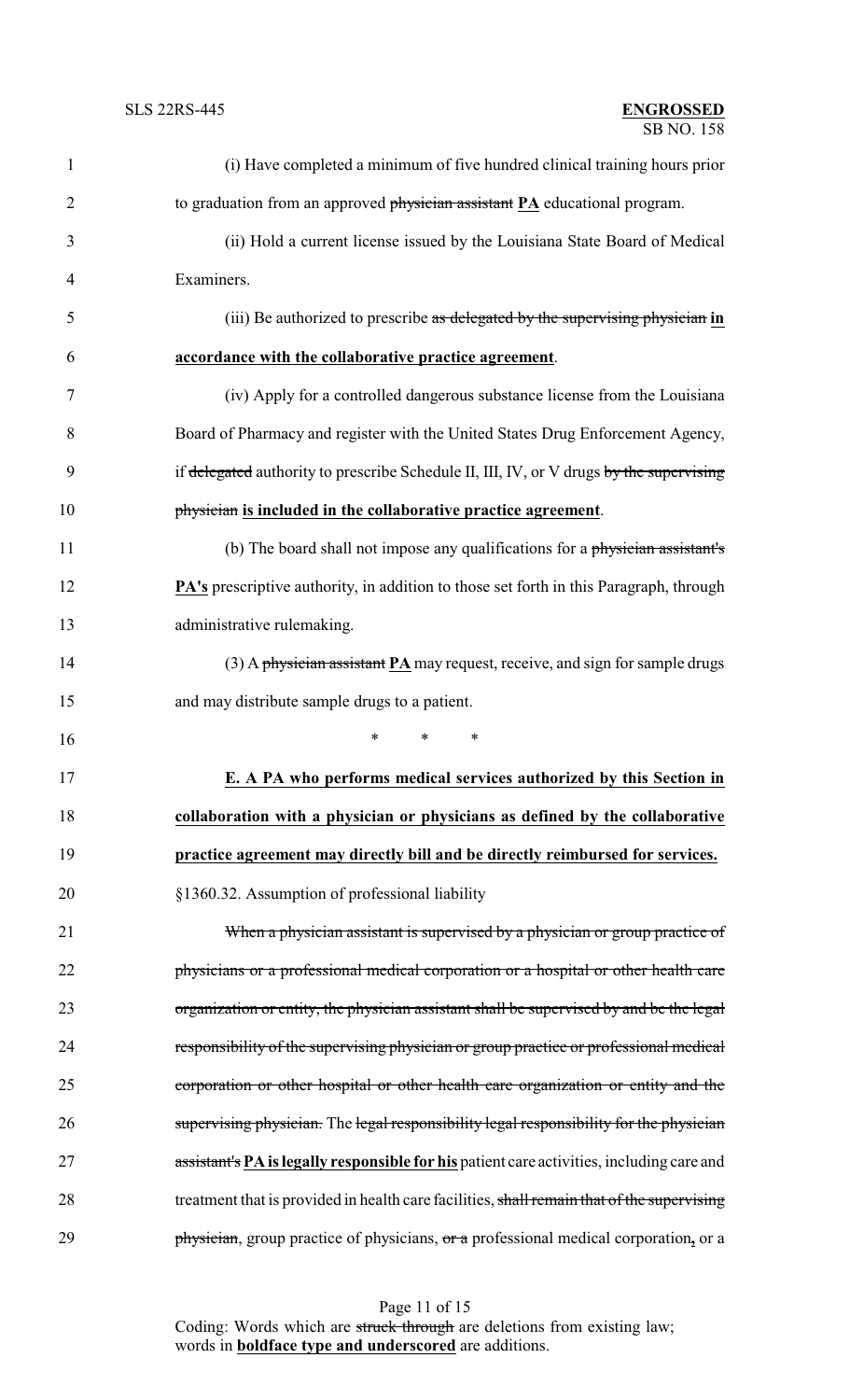| $\mathbf{1}$   | hospital or other health care organization or entity.                                     |
|----------------|-------------------------------------------------------------------------------------------|
| $\overline{2}$ | §1360.33. Violations                                                                      |
| 3              | The board may, exercising due process, discipline any physician assistant                 |
| 4              | $\mathbf{PA}$ , as provided in R.S. 37:1360.34, who:                                      |
| 5              | $\ast$<br>*<br>$\ast$                                                                     |
| 6              | (5) Is a habitual user of intoxicants or drugs to such an extent that he is               |
| 7              | unable to safely perform as a physician assistant PA.                                     |
| 8              | (6) Has been adjudicated as mentally incompetent or has a mental condition                |
| 9              | that renders him unable to safely perform as a physician assistant PA.                    |
| 10             | $\ast$<br>$\ast$<br>∗                                                                     |
| 11             | §1360.34. Disciplinary authority                                                          |
| 12             | The board, upon finding that a physician assistant <b>PA</b> has committed any            |
| 13             | offense described in R.S. 37:1360.33, may:                                                |
| 14             | *<br>$\ast$<br>∗                                                                          |
| 15             | (4) Require a physician assistant $PA$ to submit to the care, counseling, or              |
| 16             | treatment of a physician or physicians designated by the board.                           |
| 17             | (5) Place the physician assistant $\mathbf{PA}$ on probation with the right to vacate the |
| 18             | probationary order for noncompliance.                                                     |
| 19             | ∗<br>∗<br>∗                                                                               |
| 20             | §1360.35. Title and practice protection                                                   |
| 21             | A. Any person not licensed under this Part is guilty of a misdemeanor and is              |
| 22             | subject to penalties applicable to the unlicensed practice of medicine if he:             |
| 23             | (1) Holds himself out as a $\underline{PA}$ .                                             |
| 24             | (2) Uses any combination or abbreviation of the term "physician assistant"                |
| 25             | to indicate that he is a physician assistant $PA$ .                                       |
| 26             | (3) Acts as a physician assistant $PA$ without being licensed by the board.               |
| 27             | B. An unlicensed physician shall not be permitted to use the title of                     |
| 28             | "physician assistant" or "PA" or to practice as a physician assistant PA unless he        |
| 29             | fulfills the requirements of this Part.                                                   |

Page 12 of 15 Coding: Words which are struck through are deletions from existing law; words in **boldface type and underscored** are additions.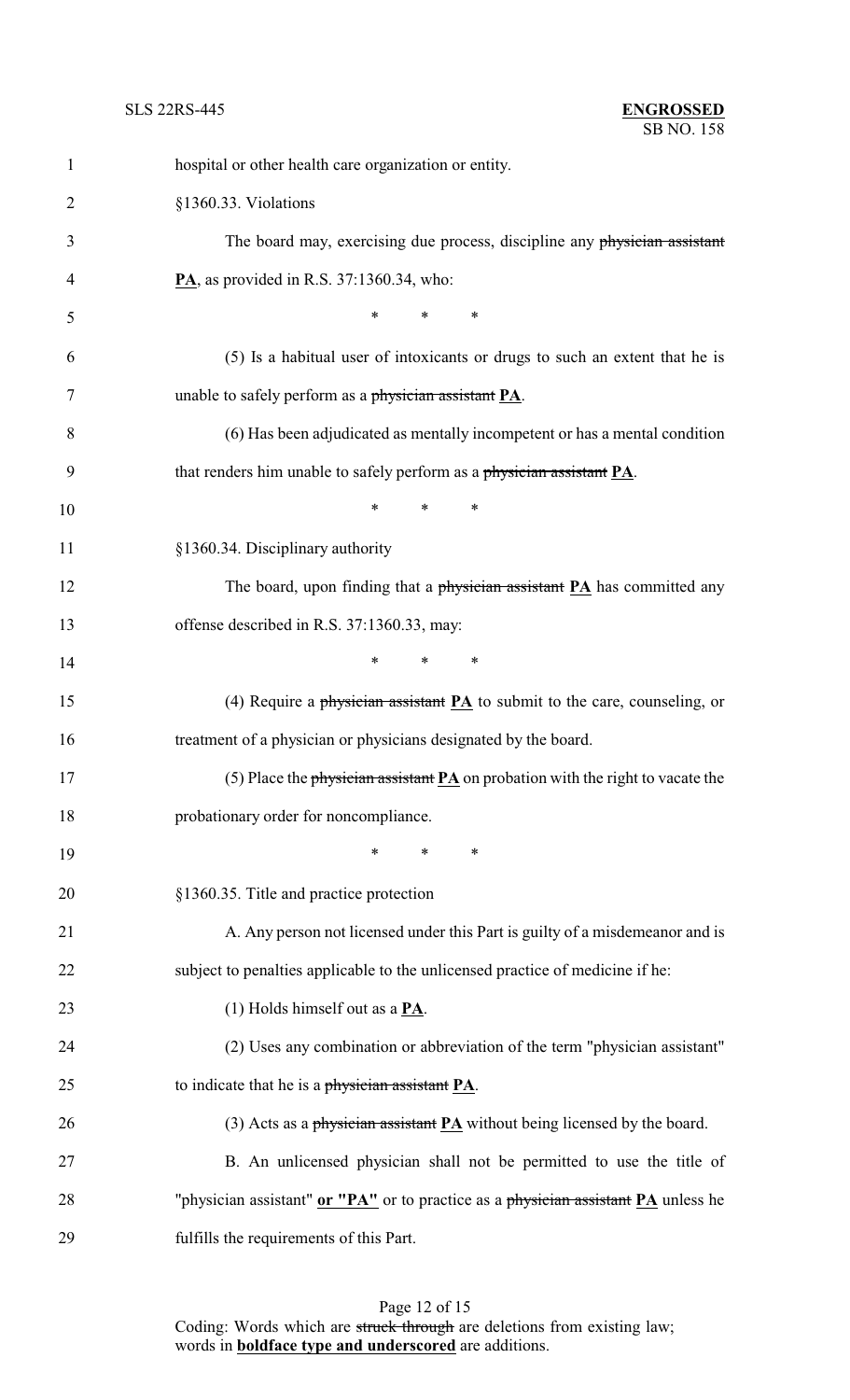| $\mathbf{1}$   | C. Only a physician assistant PA licensed under this Part who has met the             |
|----------------|---------------------------------------------------------------------------------------|
| $\overline{2}$ | current certification requirements of the National Commission on the Certification    |
| 3              | of Physicians' Assistants and its successors shall be entitled to use the designation |
| 4              | "PA-C" before or after his name or as any title, thereof.                             |
| 5              | §1360.36. Identification requirements                                                 |
| 6              | A physician assistant PA licensed under this Part shall keep his license              |
| 7              | available for inspection at his primary place of employment and shall, when engaged   |
| 8              | in his professional activities, wear a name tag identifying himself as a "physician   |
| 9              | assistant PA".                                                                        |
| 10             | $\ast$<br>$\ast$<br>∗                                                                 |
| 11             | §1360.38. Exemptions                                                                  |
| 12             | A. The provisions of this Part shall not apply to:                                    |
| 13             | (1) Practitioners of allied health fields duly licensed in accordance with other      |
| 14             | laws of this state.                                                                   |
| 15             | (2) A physician assistant $\overline{PA}$ administering medical services in cases of  |
| 16             | emergency.                                                                            |
| 17             | (3) A physician assistant PA student enrolled in a physician assistant                |
| 18             | educational program accredited by the Accreditation Review Commission on              |
| 19             | Education for the physician assistant PA.                                             |
| 20             | (4) A physician assistant $\underline{PA}$ employed by the federal government while   |
| 21             | performing duties incidental to that employment.                                      |
| 22             | ∗<br>*<br>∗                                                                           |
| 23             | Section 2. R.S. 37:1360.24(C) and (D) are hereby repealed.                            |
|                |                                                                                       |

The original instrument was prepared by Thomas L. Tyler. The following digest, which does not constitute a part of the legislative instrument, was prepared by Brandi Cannon.

### DIGEST SB 158 Engrossed 2022 Regular Session Luneau

Present law provides for physician assistants which proposed law refers to as PA's.

Present law provides for supervision of physician assistants by a physician and who is responsible for direction and control and who assumes liability for services rendered by a

Page 13 of 15

Coding: Words which are struck through are deletions from existing law; words in **boldface type and underscored** are additions.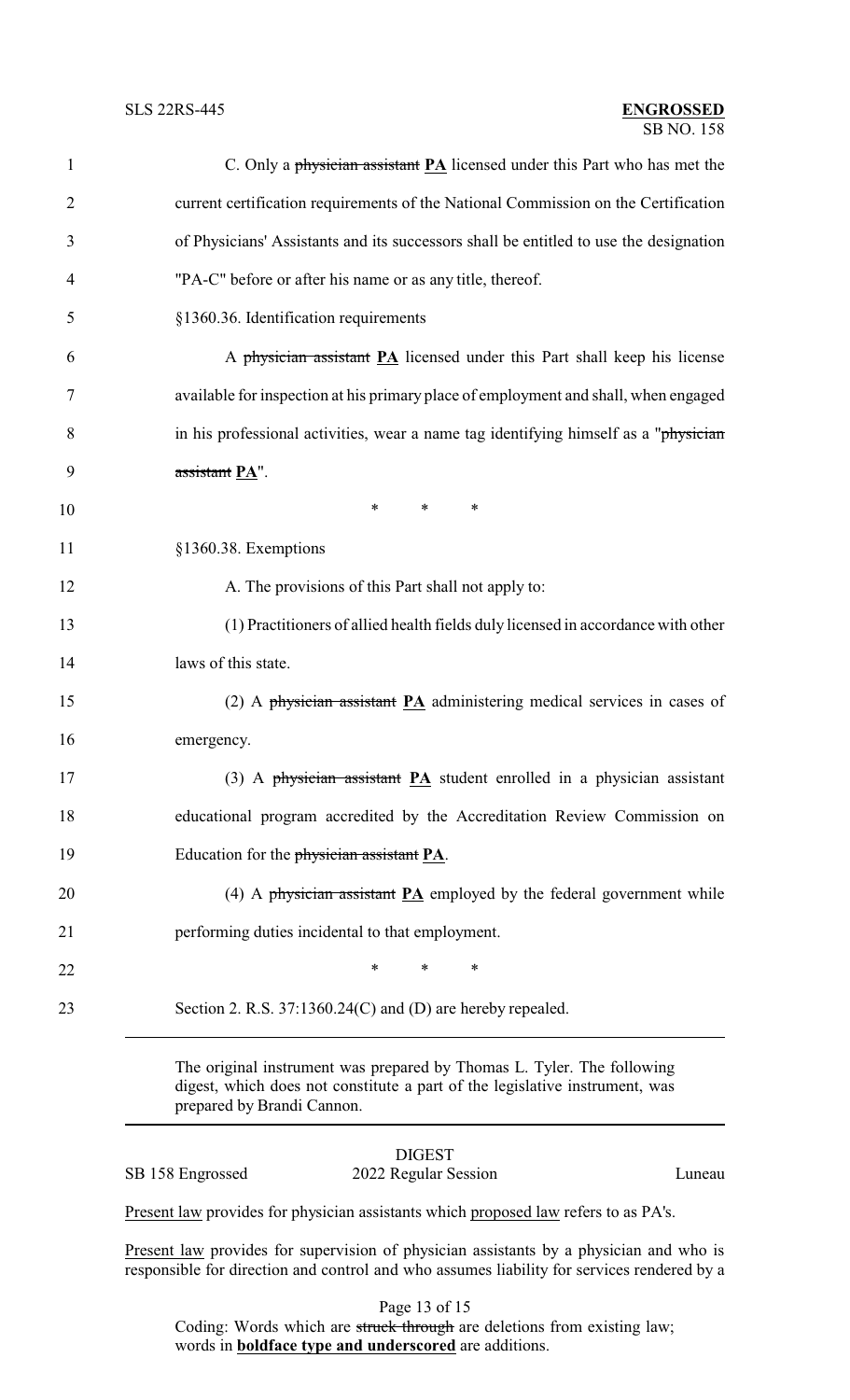physician assistant. Provides that the physical presence of the supervising physician is not required but requires there be the capability of the supervising physician to be in contact by either telephone or other telecommunications device. Provides that supervision exists when the supervising physician responsible for the patient gives informed concurrence of the action of a physician assistant and when a medical treatment plan or action is made in accordance with written clinical practice guidelines or protocols set forth by the supervising physician. Requires that the level and method of supervision be at the physician and physician assistant level, be documented and reviewed annually, and reflect the acuity of the patient care and nature of the procedure.

Proposed law defines the relationship between a physician and the PA as a collaboration or cooperative working relationship with one or more collaborating physicians to jointly contribute to providing patient care which may include discussion of a patient's diagnosis and cooperation in the management and delivery of health care with each provider performing those activities within the provider's scope of the practice.

Present law provides that a physician, approved by the La. State Board of Medical Examiners as a supervising physician, practicing in a private practice, group practice, partnership, professional medical corporation, or employed by a hospital or other health care organization or entity may be the primary supervising physician for up to eight physician assistants.

Proposed law repeals present law and provides that PAs may be employed by a group practice or partnership of physicians, a professional medical corporation, or a hospital or other health care organization or entity.

Proposed law requires that medical services performed by a PA be in accordance with a written collaborative practice agreement which may include eliciting patient histories, performing physical examinations, ordering and interpreting diagnostic tests, exercising prescriptive authority, making appropriate referrals, performing clinical procedures, and assisting in surgery. Further provides that it is the obligation and responsibility of each collaborating physician and PA to ensure that the scope and authority of practice is appropriate to the PA's level of education, experience, and competence.

Proposed law provides that a PA shall enroll in the Patient's Compensation Fund upon licensure and continue to fulfill all of the requirements for enrollment in the fund as a condition of licensure.

Proposed law provides that a PA performing medical services as defined by the collaborative practice agreement may directly bill and be directly reimbursed for services.

Present law provides that a PA's legal responsibility remains with the supervising physician, group of physicians, professional medical corporation, hospital, or other health care organization or entity.

Proposed law requires the PA be legally responsible for his patient care activities, including care and treatment that is provided in health care facilities, group practice of physicians, professional medical corporation, hospital, or other health care organization or entity.

Effective August 1, 2022.

(Amends R.S. 37:1360.21, 1360.22(1), (5), (7), (8), and (9), 1360.23, 1360.24(A)(intro para), 1360.24(A)(3), (4), and (5), (B), 1360.26, 1360.27, 1360.28, 1360.29, 1360.30, 1360.31(A), (B), (C)(1), (2), and (3), 1360.32, 1360.33(intro para), 1360.33(5) and (6), 1360.34(intro para), 1360.34(4) and (5), 1360.35, 1360.36, and 1360.38(A); adds R.S. 37:1360.22(10), 1360.24(A)(9), 1360.25, and 1360.31(E); repeals R.S. 1360.24(C) and (D))

Summary of Amendments Adopted by Senate

Page 14 of 15 Coding: Words which are struck through are deletions from existing law; words in **boldface type and underscored** are additions.